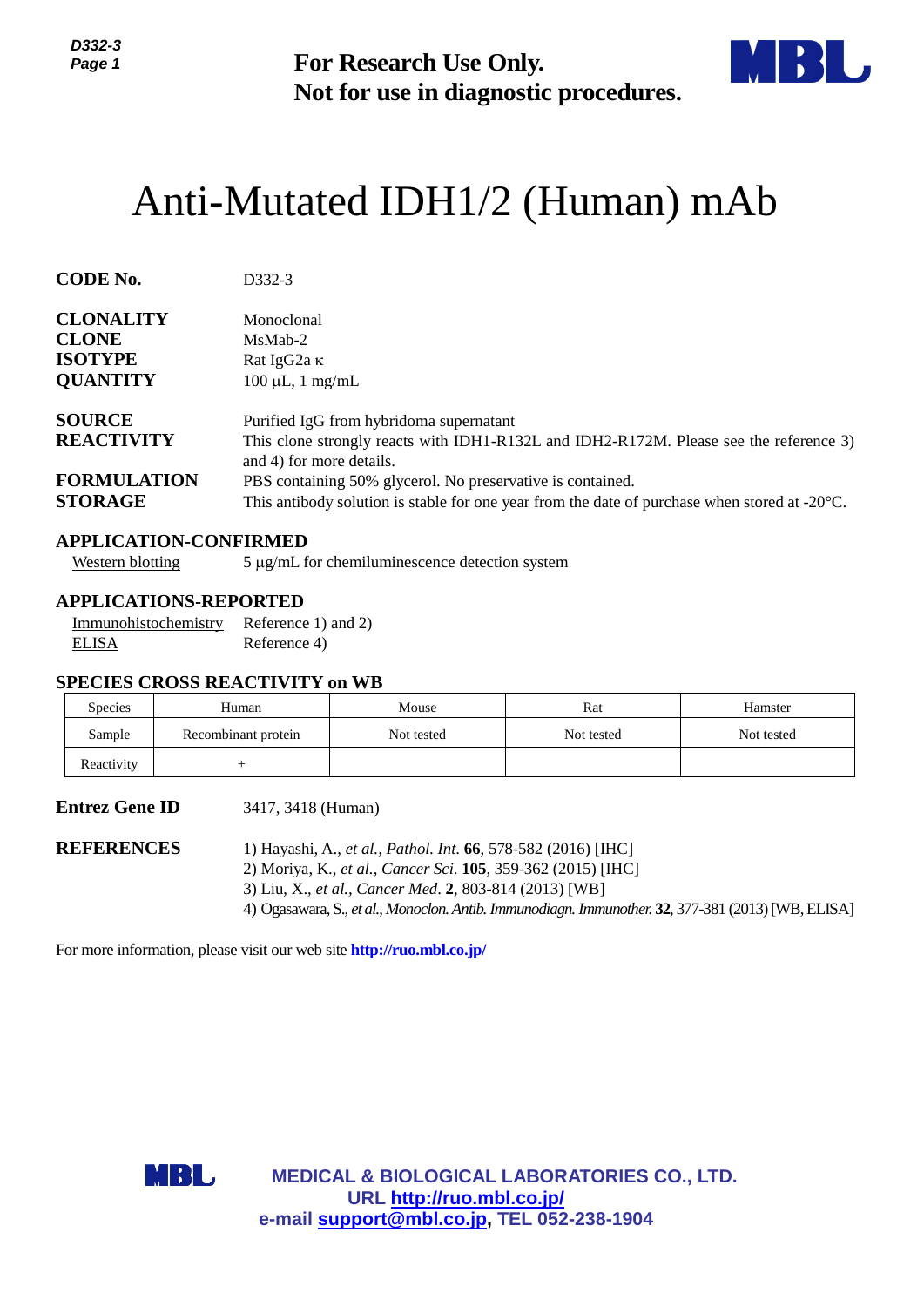*D332-3 Page 2*

## **RELATED PRODUCTS**

- D332-3 Anti-Mutated IDH1/2 (Human) mAb (MsMab-2)
- *2* D309-3 Anti-IDH1 mAb (RMab-3)
- D336-3 Anti-IDH1 (Human) mAb (RcMab-1)
- D299-3 Anti-IDH1-R132H (Human) mAb (HMab-1)
- D300-3 Anti-IDH1-R132S (Human) mAb (SMab-1)
- D331-3 Anti-IDH1-R132G (Human) mAb (GMab-r1)
- D311-3 Anti-IDH2 mAb (RMab-22)
- D330-3 Anti-IDH2 mAb (KrMab-3)
- D328-3 [Anti-IDH2-R172K](http://ruo.mbl.co.jp/dtl/A/D328-3/) (Human) mAb (KMab-1)
- D337-3 Anti-IDH2-R172M (Human) mAb (MMab-1)
- D338-3 Anti-IDH2-R172W (Human) mAb (WMab-1)